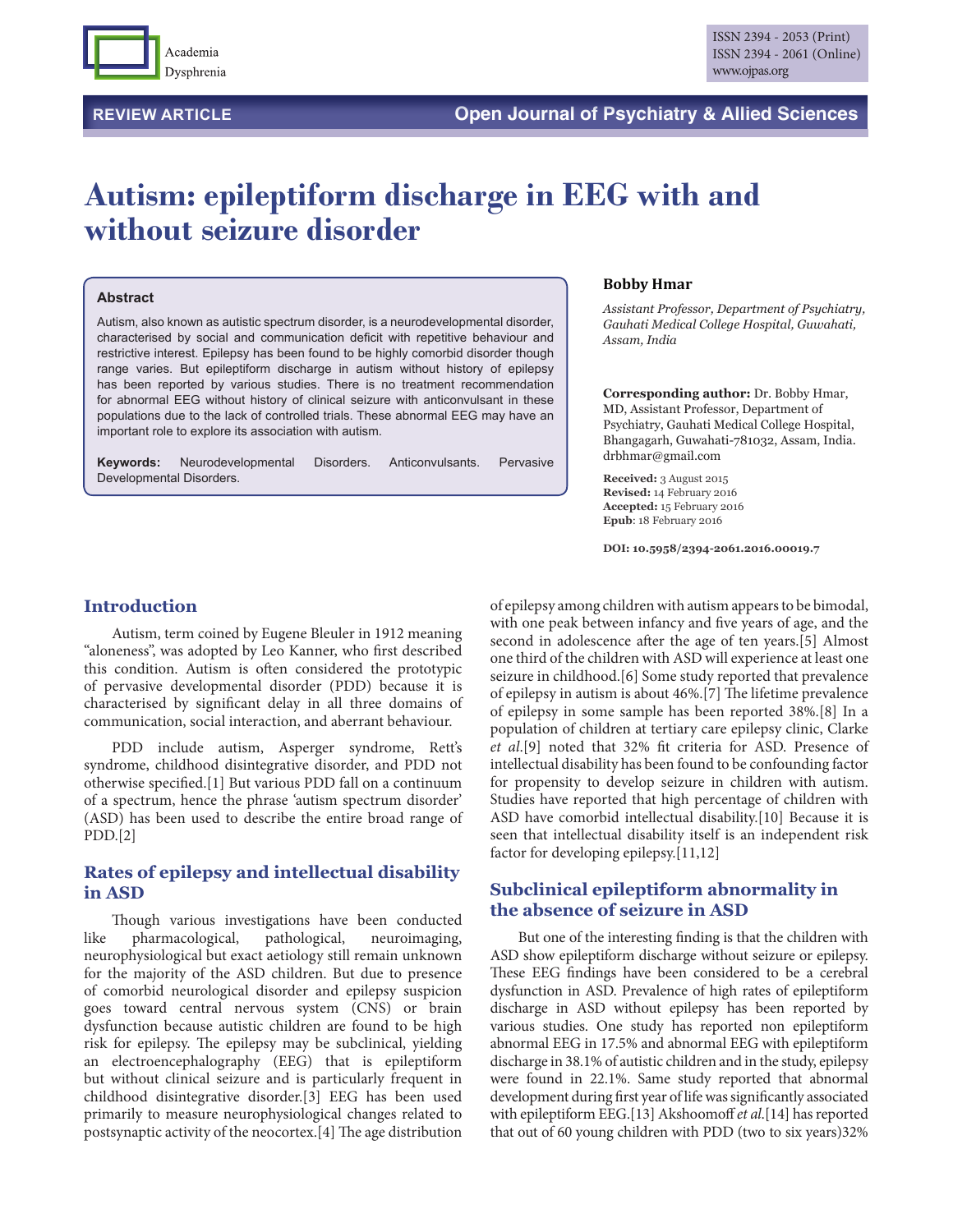had EEG abnormalities and only two had clinical seizure. We studied the data of 2011 children during the period of 2011 to 2014.[15] Of the four children with PDD who has done EEG, abnormality was found in three of them.

Loss of acquired skills or developmental regression occurs in one third of children with autism. In the children developing normally, this regression is usually seen in between 18-24 months of age.[16] Sleep EEG in 64 young autistic children with and without regression, and no history suggestive of epilepsy has been conducted by Baird *et al*.,[17] and reported that 39 of the children presented with regressive autism and 20 of the participants showed some epileptiform abnormality. But some other reported only four to 22% of epileptiform discharge in children with autism without seizure disorder.[18,19] These EEG changes include slowing or asymmetry and epileptiform discharges, slow waves, generalised spikes and poly spikes. High prevalence of epileptiform EEG abnormalities in children with autism on video-EEG monitoring in the absence of seizure has been reported by Kim *et al*.[20]

Epileptiform discharges are also reported in healthy children. A longitudinal community-based screening reported that epileptiform discharge had been found to be 3.5% in healthy children between six to 13 years and 5.3% of them develop seizure.[21] Language regression has been observed in both autistic regression and Landau-Kleffner (LK) syndrome. LK syndrome is also known as acquired epileptic aphasia. As per the tenth revision of the International Statistical Classification of Diseases and Related Health Problems (ICD-10) criteria,[22] in this syndrome child with previously made normal progress in language development, loses both receptive and expressive language skills but retains general intelligence. Onset is accompanied by paroxysmal abnormalities on EEG and majority of cases by epileptic seizure. Association between epileptiform EEG and occurrence of regression is unclear; but to rule out LK syndrome, EEG has been often advised. In ASD, regression has been found to be important variable associated with high rates of epileptiform EEG (33-68%). Magnetoencephalography (MEG), a noninvasive method identified a subset of children with ASD who demonstrate clinically relevant epileptiform activity during slow wave sleep and activity may be present even in absence of a clinical seizure. The multifocal activity was identified in the perisylvian brain regions and same region has been involved in LK syndrome.[23,24] A retrospective study examined 149 children with language regression who had overnight EEG monitoring and found that those having isolated language regression had a higher frequency of epileptiform abnormality (60%) than those with language regression in the context of autistic regression.[25] Epileptiform discharges are found in EEG using overnight recording or sleep state recording without history of epilepsy in 31% of children with autism.[17]

# **Genes implicated both in epilepsy and autism**

Recently research on genetic study has found the role of CNTNAP2 gene in autism, which was originally discovered in family with epilepsy.[26] Gamma-Aminobutyric acid (GABA) receptor genes have been found to be a candidate autism susceptibility gene.[26] Abnormalities of GABA

synthesis and transmission have been implicated in the pathophysiology of most seizure disorders.[28,29]

## **Role of anticonvulsant drugs**

A retrospective review reported that 60.7% children with ASD without history of epilepsy had epileptiform EEG on 24-hour ambulatory digital EEG in sleep and 176 autistic patients were treated with valproic acid. The most epileptiform abnormalities were localised over the right temporal region.[30]

Antiepileptic drugs have been used for the treatment of inter-ictal epileptic discharge in children with epilepsy and to improve behaviour.[31,32] But, treatment of epileptiform EEG discharges in autism has not been routinely practiced. Hollander *et al*.[33] conducted an open trial of divalproex sodium to suppress the EEG discharges in ASD and found improvement in ASD symptoms. Another study reported improvement of communication and behaviour among individual with autism with epileptiform discharge when treated with valproic acid.[34] There is evidence that autism, intellectual disability, epilepsy, and mood disorder share a common neurochemical substrate. The anatomical location of epileptiform activity in sylvian fissure in patients with autism, intellectual disability, and psychiatric comorbidity supports that there is modulation of amygdala kindling by serotonergic mechanism.[35,36]

## **Could abnormal EEG without seizure be a biomarker?**

High rates of epileptiform discharges in autism in the absence of clinical seizure and recent genetic research finding of common genes in both epilepsy and autism indicate that these discharges could be a biomarker of brain dysfunction. GABA-ergic abnormalities can have early developmental consequences, as GABA acts as an excitatory trophic factor prenatally, guiding growth and connectivity of dendrite.[36] Many children with ASD not diagnosed until the age of four years.[38,39] Hence early detection is necessary to implement early intervention of ASD, which may necessitate the importance of biomarker in these population.[40] Resting EEG studies have detected selective alteration which may be identifiable as early as six months.[41,42]

#### **Conclusion**

At present there is little evidence or no controlled trials regarding abnormal EEG treatment without history of seizure in ASD. But in light of high prevalence of epilepsy and epileptiform EEG without epilepsy in children with ASD and detection of common genes in both epilepsy and autism, further research is required to understand the aetiopathological mechanism of autistic children. So that evidence-based pharmacological treatment can be implemented following early identification of biomarkers on EEG of children with autism.

## **References**

1. American Psychiatry Association. Diagnostic and statistical manual of mental disorders. 4th ed. Washington, DC: American